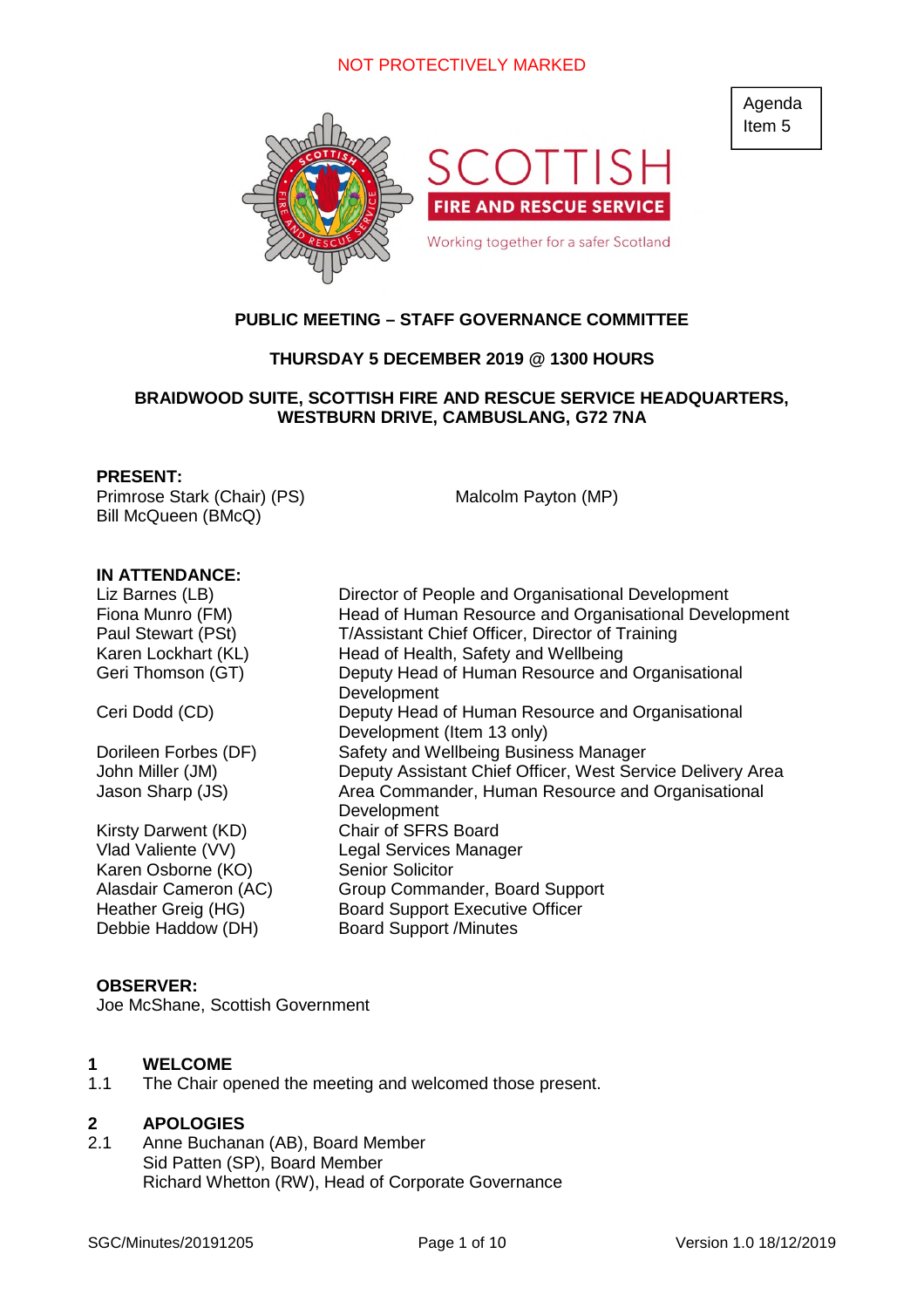# **3 CONSIDERATION OF AND DECISION ON ANY ITEMS TO BE TAKEN IN PRIVATE**<br>3.1 The Committee discussed and agreed that the Key Case report would be heard in p

- The Committee discussed and agreed that the Key Case report would be heard in private session due to the small number of individuals involved and confidentiality in line with Standing Orders (Item 9F).
- 3.2 No further items were identified.

# **4 DECLARATION OF INTERESTS**

4.1 None.

## **5 MINUTES OF PREVIOUS MEETING: 5 SEPTEMBER 2019**

- 5.1 The minutes were approved as an accurate record.
- 5.2 **The minutes of the meeting held on 5 September 2019 were approved as a true record of the meeting.**

## **5.3 Matters Arising**

5.3.1 There were no matters arising.

# **6 ACTION LOG**

6.1 The Committee considered the action log and noted the updates.

## **7 POD PROGRESS & PERFORMANCE REPORT - QUARTER 2 2019/20**

- 7.1 FM presented the Committee with the POD Progress and Performance Report Quarter 2, highlighting the following key areas:
	- Key updates were contained within introduction section.
	- Report was still being adapted and further changes were required due to In Phase implications/structure.
	- Taken account of Committee's feedback and included information on learning and development.
	- Positive action/balancing the workforce data would be included within next report.
	- Information included on mental health referrals and further analysis would be included in the Quarter 4 report.
- 7.2 The Committee commented on the inconsistency between the narrative and direction of risk movement arrow throughout the report and were advised that this would be reviewed for future reports.

## **ACTION: FM**

## *(J Miller joined the meeting at 1310 hrs)*

- 7.3 The Committee asked whether the situation relating to the perception of the unfairness within the recruitment and selection process raised in the 2018 Staff Survey had improved. FM indicated that campaigns had been undertaken since the Staff Survey and were subject to constant monitoring and review. Engagement with stakeholders was ongoing and noted that the perception still remains within certain forums. She assured the Committee that the Service was legally compliant, however, acknowledged that there is always the opportunity to review and improve the process with the potential to reduce any perception of unfairness being recorded in future the next staff surveys. LB stated the Committee that the recruitment and selection processes could be fully scrutinised to ensure that they are being applied consistently.
- 7.4 FM to check and confirm the actual figure or percentage of staff on Modified Duties.

**ACTION: FM**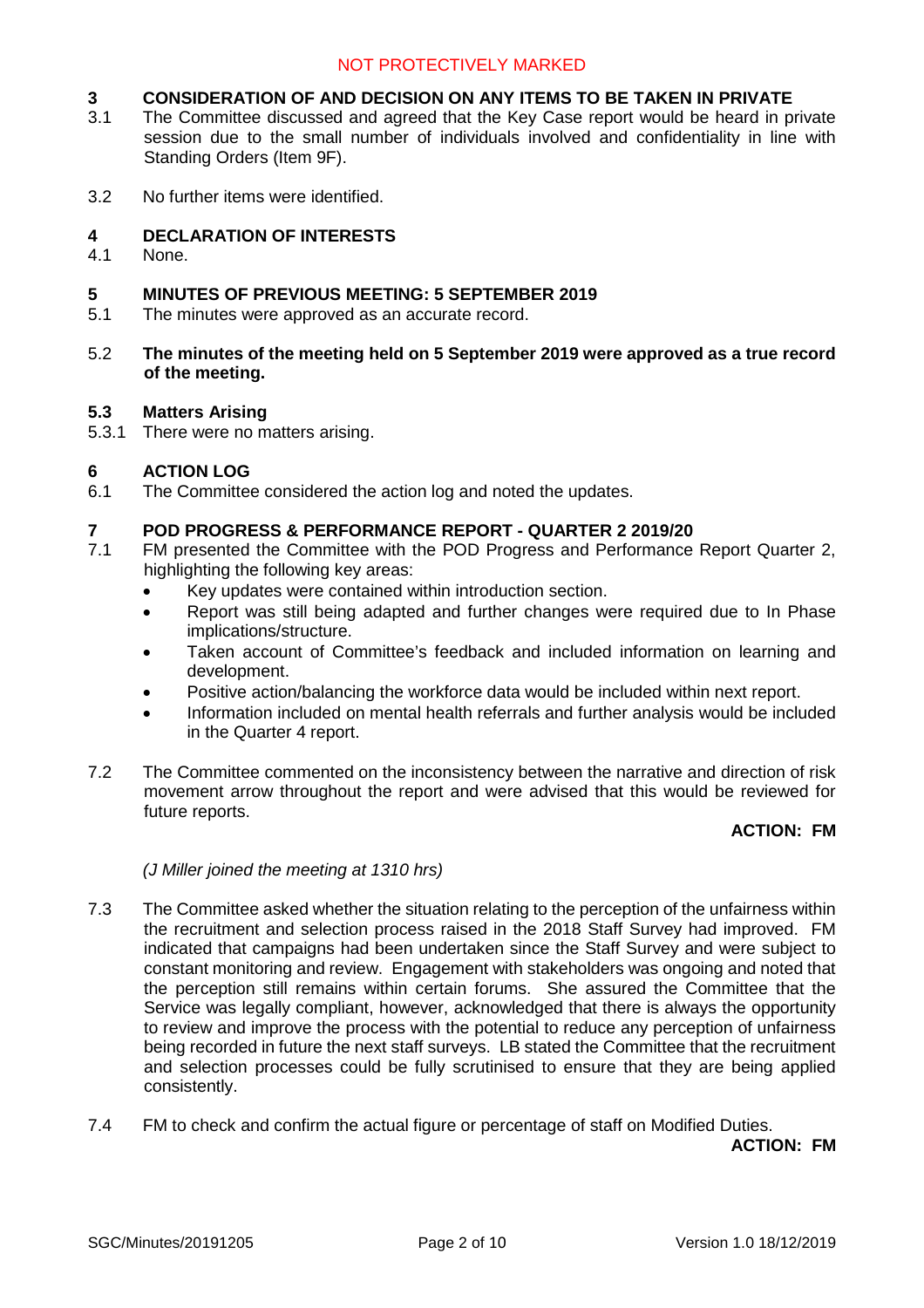7.5 LB provided clarification on the Leadership and Development Commodity Strategy noting that this referred to the product provided and stated that this procurement terminology would be translated in future reports.

# **ACTION: FM**

- 7.6 The Committee commented on the number of Amber issues which were out with the direct control of POD, i.e. Health and Safety Improvement Plans, contaminants, driver safety. LB stated that some areas would now fall within the direct scrutiny of Response and Resilience while other issues remained under the scrutiny and monitoring of POD through groups such as Management of Contaminants Group.
- 7.7 KL stated that following increased scrutiny from the Strategic Leadership Team, the situation in relation to Health and Safety Improvement Plans had improved and gained good momentum.
- 7.8 The Committee asked for an update on the operational core competence in relation to Volunteer Duty System (VDS) staff. PSt noted the issues with VDS staff accessing training and stated that this was covered in the TED review recommendations. He noted that during this quarter, incident command competencies had been the focus for VDS staff which had directly impacted on their core competencies.
- 7.9 Clarification was provided on the Number of Accident/Injury Events that resulted in Working Days Lost noting that the current quarter and year to date figures were presented separately. KL stated that the most common causes for RIDDOR events were musculoskeletal (MSC) injuries and therefore the MSC Reduction Group would be reconvened.
- 7.10 The Committee commented on the significant increase in discipline cases within this current quarter and asked whether any learning could be taken from this. FM confirmed that the situation was being monitored and an indepth review of the current cases would be undertaken to identify background information/patterns. She informed the Committee that a Management Development Discipline workshop event was being developed and would be delivered early 2020. LB advised that the introduction of PVG checks may impact on the number of discipline cases going forward.

# 7.11 **The Committee noted the report.**

# **8 PROGRESS UPDATE: OPERATIONAL TRAINING REVIEW PROJECT**

- 8.1 PSt presented a report to the Committee providing an update on the action taken to progress the recommendations contained within the Operational Training Review report and highlighted the following key areas:
	- Executive Board to be created to plan and monitor progress against a programme of work in relation to implementing the Report recommendations.
	- Review has highlighted areas of positive benchmarking against other UK Fire and Rescue Services and would allow the Service to continue to develop and continuously improve.
	- The HMFSI and FBU have been invited to attend the Executive Board meetings as observers.
	- Governance route for progress reports would be through the Staff Governance Committee, however, any major projects would fall under the governance of the Transformation and Major Projects Committee.
	- Engagement with Service Delivery and other key stakeholders to ensure that there was capacity to support delivery of the recommendations.
	- Implementation Plan still to be finalised and Project Manager still to be appointed.
- 8.2 PSt informed the Committee that HMFSI was awaiting completion of the TED report prior to publishing their report which focused on RDS training. PSt was confident that any areas identified within the HMFSI report would be captured within the TED review.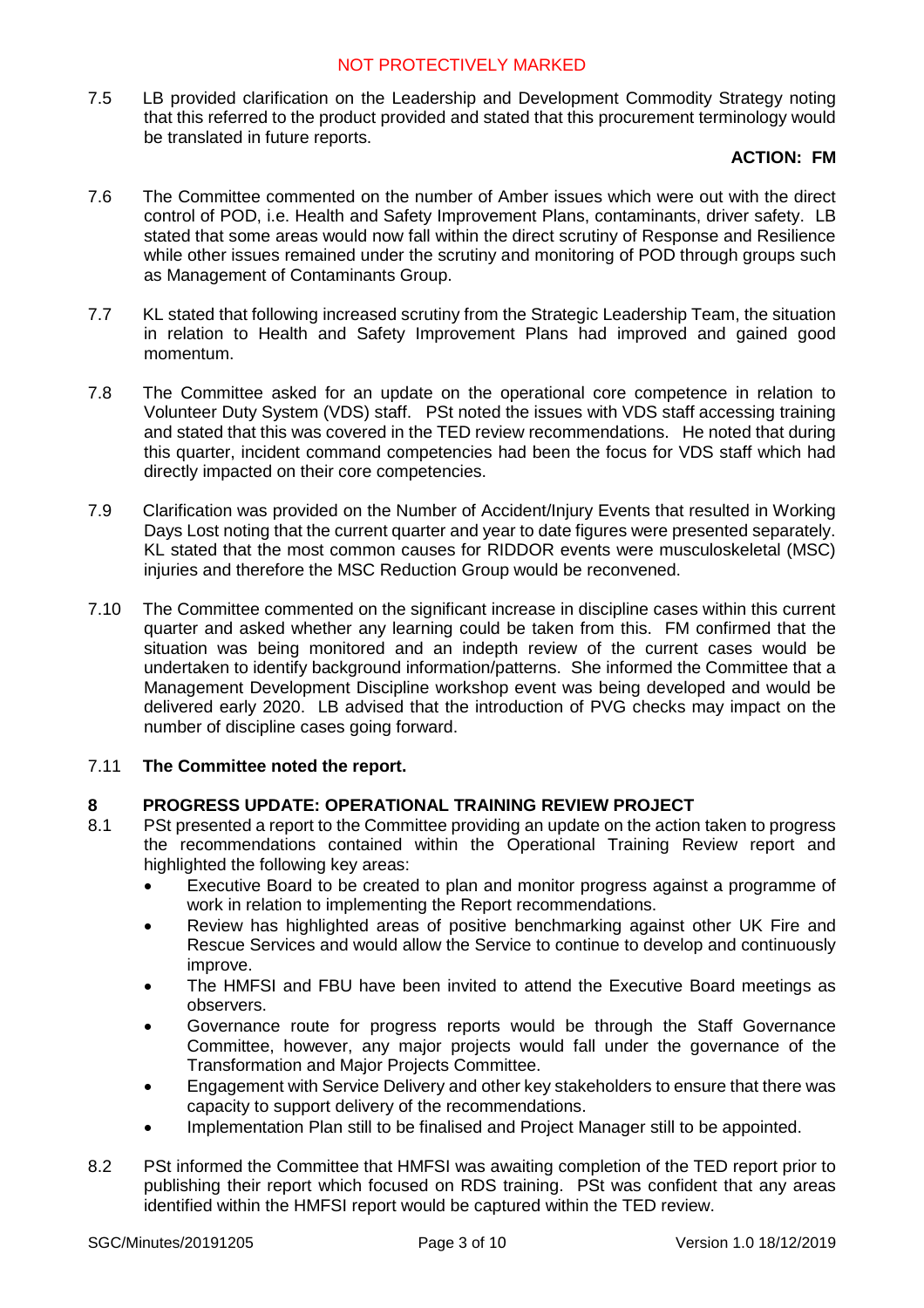- 8.3 PSt stated that some of the recommendations could be directly delivered from within the Directorate, whereas others were cross Directorate and would require additional resources and/or approval. Further stakeholder engagement would be required for any major projects.
- 8.4 The Committee commented on the identification of training needs, new delivery methods and the current gaps in training and asked when data would be available to quantify the number of hours/training courses. PSt informed the Committee that up to date training needs analysis data was currently being gathered. The process being undertaken to refine actual training needs for all staff groups would be informed by taking account of local risk profiling. The identifiable difference between acquisition training and the maintenance/practical training would help to reduce training hours and identify the actual hours required within local areas. The importance of accurately recording all training activities and the limitations of the current ICT platform were noted. PSt stated that accurately collated data would be available in 2021/22.
- 8.5 PSt commented on competence verses currency, knowledge, skills and experience, prior accredited learning and recording of operational and training activities.
- 8.6 The Executive Board would be meeting in January 2020 and thereafter reporting to the Strategic Leadership Team and Staff Governance Committee, respectively.
- 8.7 Regular update reports would be submitted to the Committee (March and June 2020). Action recorded in Section 17.3.
- 8.8 **The Committee noted and welcomed the report.**

# **9 WORKFORCE PLANNING**

## 9.1 **POD Restructure – Organisational Chart for POD/Other Directorates**

9.1.1 LB presented the restructured organisational chart for the POD function noting that following the scheduled recruitment (early 2020) and the review of role/job titles the organisational chart would be further updated and submitted to the next meeting in March 2020. Action recorded in Section 17.3.

## 9.1.2 **The Committee noted the report.**

## 9.2 **Recruitment and Selection Project Update**

- 9.2.1 GT presented a report updating the Committee on the progress being made within the Recruitment and Selection (R&S) project. The following key areas were highlighted:
	- Carrying out debriefs and engaging with stakeholders as part of the review of recruitment processes.
	- Commencing benchmarking of R&S, engagement and communication processes with other agencies.
	- Plans to produce a long term resourcing plan to better inform and prepare staff of future promotion campaigns.
	- Promotion of R&S processes on iHub and positive action strategy updates on the website.
- 9.2.2 The Committee were informed that DACO Perry was scheduled to meet with the Communications team to seek assistance to highlight and promote the positive "you said we did" outcomes relating to the R&S issues and other elements raised in the staff survey.

## 9.2.3 **The Committee noted the report.**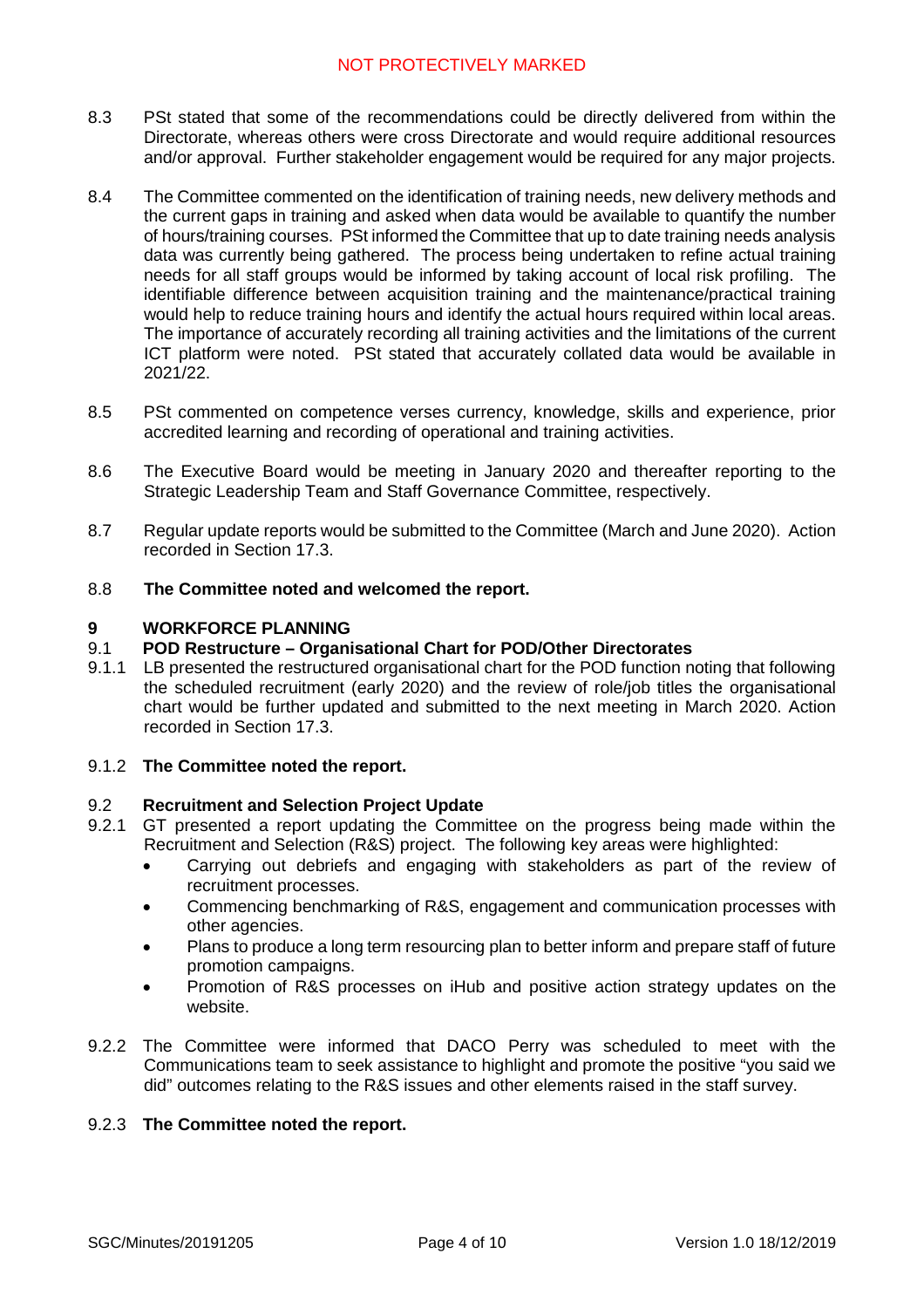# 9.3 **Support Staff Job Description**

- 9.3.1 GR presented the Committee with a report providing an update on the status of support staff job descriptions and the assessment of the task to review/produce job descriptions for all Support Staff roles. It was noted that the initial focus would be on Category 3 posts, followed by Category 2. Business as Usual (BaU) reviews would continue to ensure that the job descriptions were fit for purpose.
- 9.3.2 The Committee were informed that despite the job evaluation process being complete, there remained a small number of roles with either legacy or no job descriptions. Assurance was given that all roles were within the appropriate job family. All Category 3 job descriptions would be completed by March 2020 and an agreed plan would be put in place for completion of all other job descriptions.

# 9.3.3 **The Committee noted the update.**

# **10 WORKFORCE CULTURE**

# 10.1 **Positive Action Strategy/Action Plan/Balance the Workforce Profile Action Plan**

- 10.1.1 FM provided a verbal update to the Committee on the Position Action Strategy and highlighted the following key areas:
	- Previous campaigns focused primarily on gender and wholetime recruitment. Positive Action Strategy to have broader and co-ordinated approach to encourage people from all backgrounds to consider a career within the Service.
	- Four key objectives have been identified: Identifying and removing barriers for attraction; enhancing SFRS brand as employer of choice; facilitating meaningful career and personal development and provision of robust workforce monitoring data.
	- Action Plan developed to support the Strategy with a programme of initiatives.
	- Communications Strategy to be developed.
	- Positive action events planned for 2020 which would not be specifically aligned to recruitment campaigns.
	- Potential benchmarking with Police Scotland and other UK FRS's was being explored.
	- Internal working groups to be stood up. Engagement ongoing with FBU to support the Strategy.
	- More efficient methods of recording sensitive data to help monitor the benefits of the Strategy.

# 10.1.2 **The Committee noted the verbal report.**

## **11 PAY, REWARD AND BENEFITS**

- 11.1 **Standardisation of Uniformed Terms and Conditions Outcome of Formal Reviews**
- 11.1.1 JS presented a report to the Committee outlining the outcomes of the agreed reviews of the standardised provisions of the Collective Agreement on Uniformed Terms and Conditions and highlighted the following key areas:
	- Review of the Interim Transfer Policy and Time Off in Lieu Policy were approved by the Staff Governance Board on 30 October 2019.
	- Detached Duties (Phase 1) Small number of issues with kit movements raised, minimal claims for vehicle insurance excess and financial savings.
	- Detached Duties (Phase 2) Implemented changes to Kronos (automated process), go live date January 2020.
- 11.1.2 The Committee noted the issues with kit movement (contaminants), ineffectiveness of applying the policy and duration of travel concerns raised by the FBU at the recent Partnership Advisory Group meeting and the measures in place to mitigate these. LB noted the good work undertaken by the Management of Contaminants Working Group in relation to kit movements.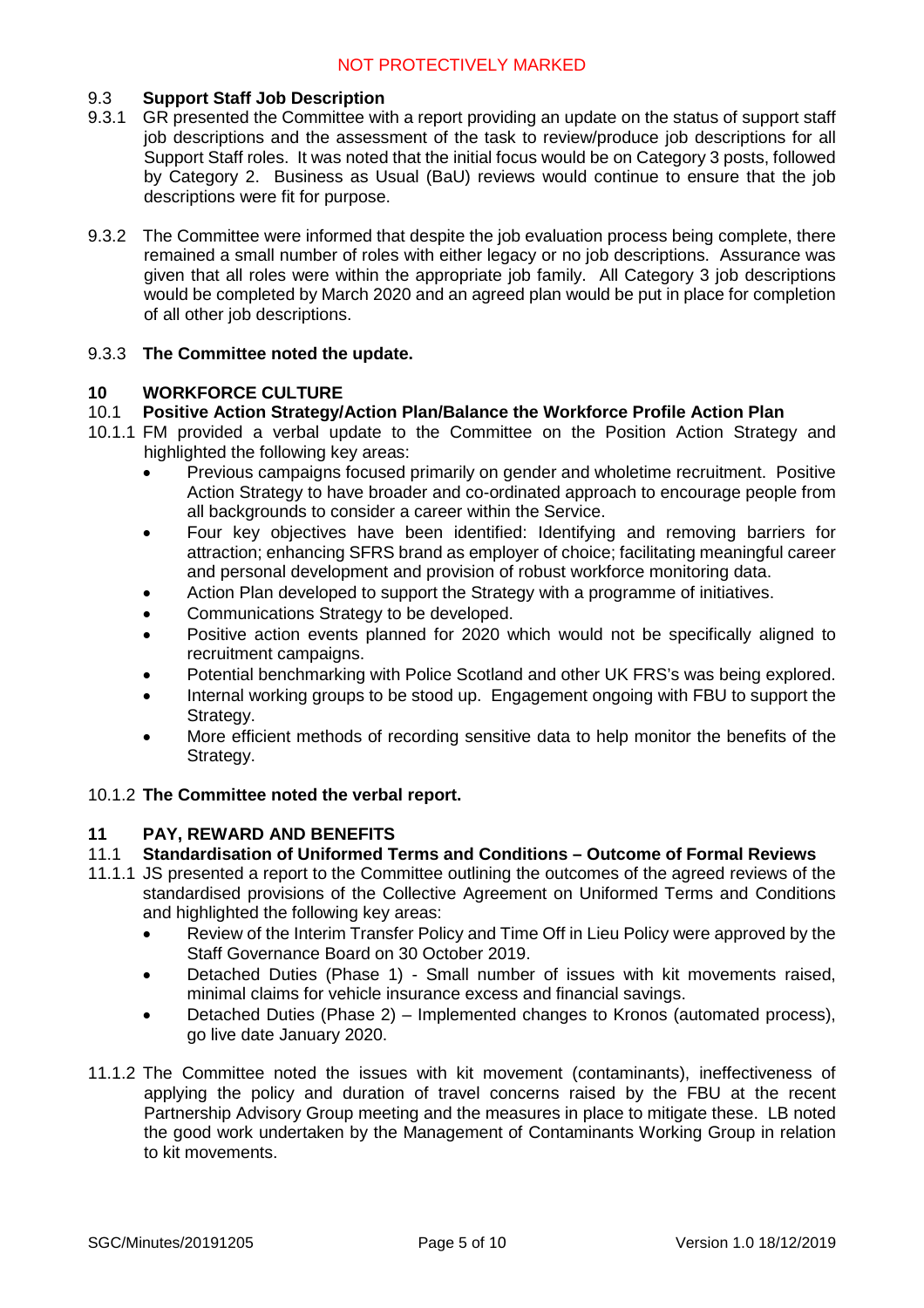- 11.1.3 The Committee asked for and were provided with clarification on the financial savings to the Service for personnel opting to accrue TOIL rather than being paid overtime.
- 11.1.4 The Committee noted that information had been shared with the FBU to demonstrate how the policy had been implemented.
- 11.1.5 The Committee requested an update on Kronos and the issues raised in relation to the Detached Duties policy.

**ACTION: LB**

## 11.1.6 **The Committee noted and welcomed the report.**

*(J Sharp left the meeting at 1430 hrs)*

# **12 HEALTH AND WELLBEING**

# 12.1 **Management of Contaminants Update**

12.1.1 LB advised the Committee that a review of Management of Contaminants action logs had been undertaken to identify and remove duplication. DACO Jim McNeil has taken on the role of Service Champion and would be progressing this area.

# 12.1.2 **The Committee noted the verbal update.**

## 12.2 **Mental Health Strategy**

- 12.2.1 JM provided a verbal update on the Mental Health Strategy, which was currently out for peer review and highlighted the following key areas:
	- Mental Health Board, chair by LB, to develop work plan.
	- Preparatory Working Group convened with individuals that have a vested interest in this area and FBU representatives.
	- Review of current policies and procedures to ensure collective approach to mental health.
	- Need to mainstream mental health across the Service.
	- Acknowledgement of challenges faced by staff at operational incidents, Operational Control, pressures arising from work and external/personal stress related issues.
	- Need for cultural change within the Service to acknowledge and support all staff, recognised as the SFRS's greatest asset.
- 12.2.2 LB noted that the post incident trauma provision was well established but stated that this strategy links with general mental wellbeing for all personnel whether they are affected by work or non-work based factors. LB commented on the positive increase in self referrals for mental health related issues and the willingness for individuals to seek support.
- 12.2.3 The Committee recognised the need for a cultural change within the Service and noted that consideration should be given to individual's personal circumstances which may be impacting on their capacity to deal with work related issues/demands.
- 12.2.4 It was noted that the Mental Health Group's role would be to identify preventative measures, raise awareness of signs/symptoms, champion's roles for individual areas and embed mental health aspects and training into all areas of the Service from entry to exit point.
- 12.2.5 It was agreed that an update would be provided to the Committee in June 2020. Action recorded in Section 17.3.

## 12.2.6 **The Committee welcomed and thanked JM for his candid verbal update.**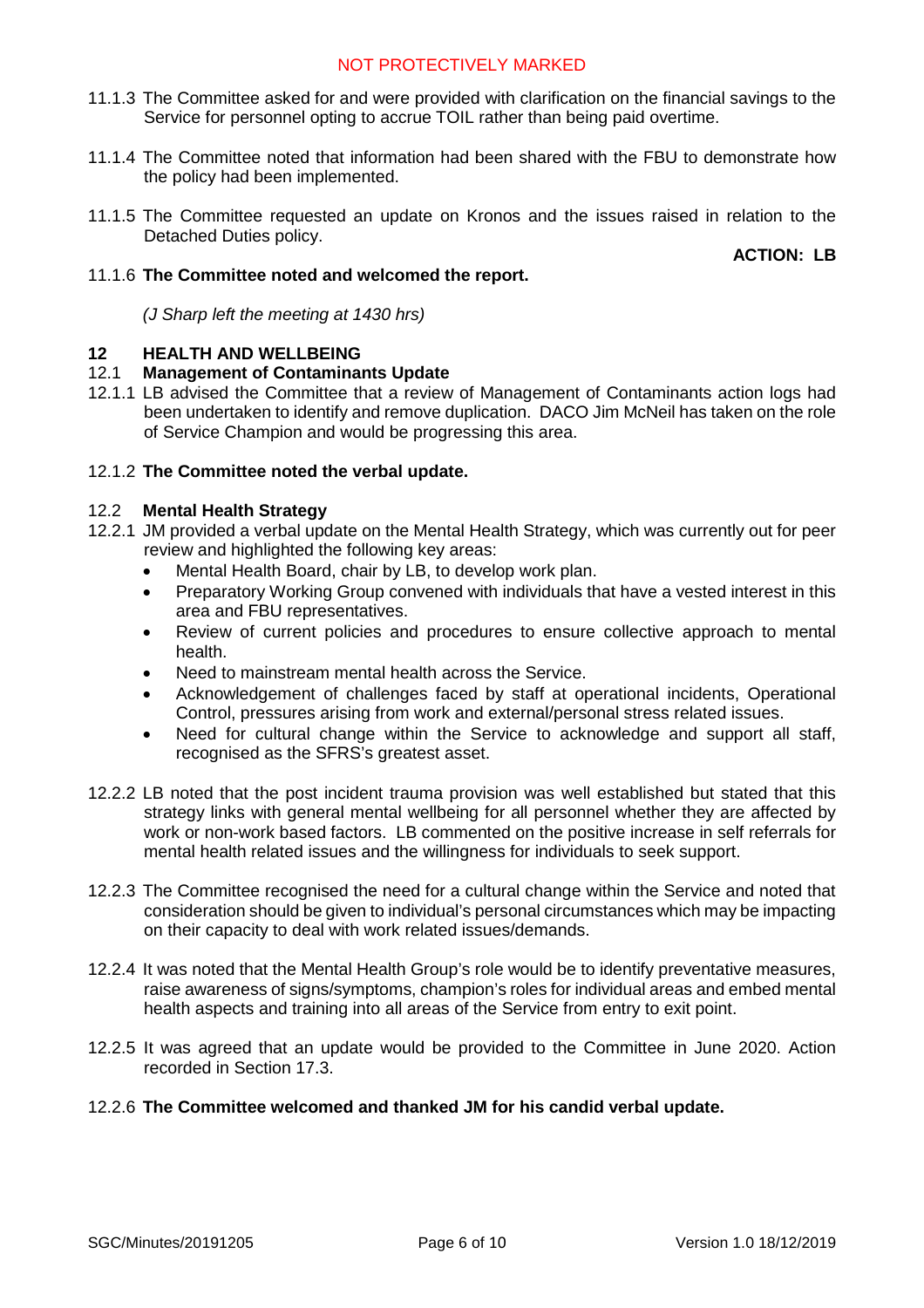# 12.3 **Post Incident Support Policy and Procedure**

- 12.3.1 DF presented a report to the Committee providing an overview of the new Post Incident Support arrangements and associated policy and to note the appointment of The Rivers Centre for Traumatic Stress (Rivers Centre) as the Service's external provider of post incident support services. DF highlighted that the key principles of the policy were normalising, educating, watchfully waiting and screening/treating.
- 12.3.2 The Committee welcomed the introduction of the new policy, the acknowledgement of normalisation and appointment of The Rivers Centre.

# 12.3.3 **The Committee noted the report.**

*(C Dodd joined the meeting at 1440 hrs)*

# 12.4 **Immunisation of SFRS Staff**

- 12.4.1 DF presented a report to the Committee providing information and costs associated with the various methods of vaccine delivery in relation to staff immunisations and noted the decision of the SLT to offer combined Hep A and B vaccine immunisations on a voluntary basis to all Response Based Crewing, Retained and Volunteer Duty System staff. DF advised the Committee that the renewed guidance from the National Fire Chief's Council (NFCC), the changing operational activities and increased frequency of exposure were considered as well as benchmarking against partner agencies. A project plan was being developed to deliver this programme of work.
- 12.4.2 The Committee were advised that the timing of immunisation was deemed appropriate and not dependent on or influenced by current negotiations.

## 12.4.3 **The Committee noted the report.**

## **13 LEADERSHIP AND DEVELOPMENT**

## 13.1 **Talent Management and Development Overview**

- 13.1.1 CD provided the Committee with an overview on talent management and development arrangements within the Service and highlighted the following key areas:
	- Joint work in line with Scottish Emergency Services Chief Officers Reform Collaboration Group (SES RCG). Working with SMARTEU and workshops held with Scottish Ambulance Service and Police Scotland to understand areas of collaboration and shared development of non-operational areas of command and leadership. Considering review of behaviour framework and would take cognisance of the SES RCG before progressing.
	- Development Centres Four colleagues supported through executive development in advance of promoted posts, 14 middle managers currently being supported on the strategic development programme. Next steps to roll out development centres model for middle/supervisory level.
	- Development programmes and pathways First Executive Leadership Development programme completed and evaluation provided. Programme was well received and lessons learnt.
	- Timescale for the Strategic Development Programme to be extended to allow the 14 delegates space to achieve positive outcomes.
	- Middle managers programme launched this year with 93 middle managers attending a selection of modules which form part of the development programme.
	- Continuation of Supervisory programme has realised 157 delegates this year.
	- Vocational and Apprenticeship Programmes Firefighter modern apprenticeship was launched in May 2019, noting the levy received to date and the requirement to improve administrative support. External verification carried out on vocational qualifications within the Service returned an exemplary result.
	- Senior Management Team approved the development of a Leadership for Change Programme.
	- Future updates would be provided within the POD Progress Report.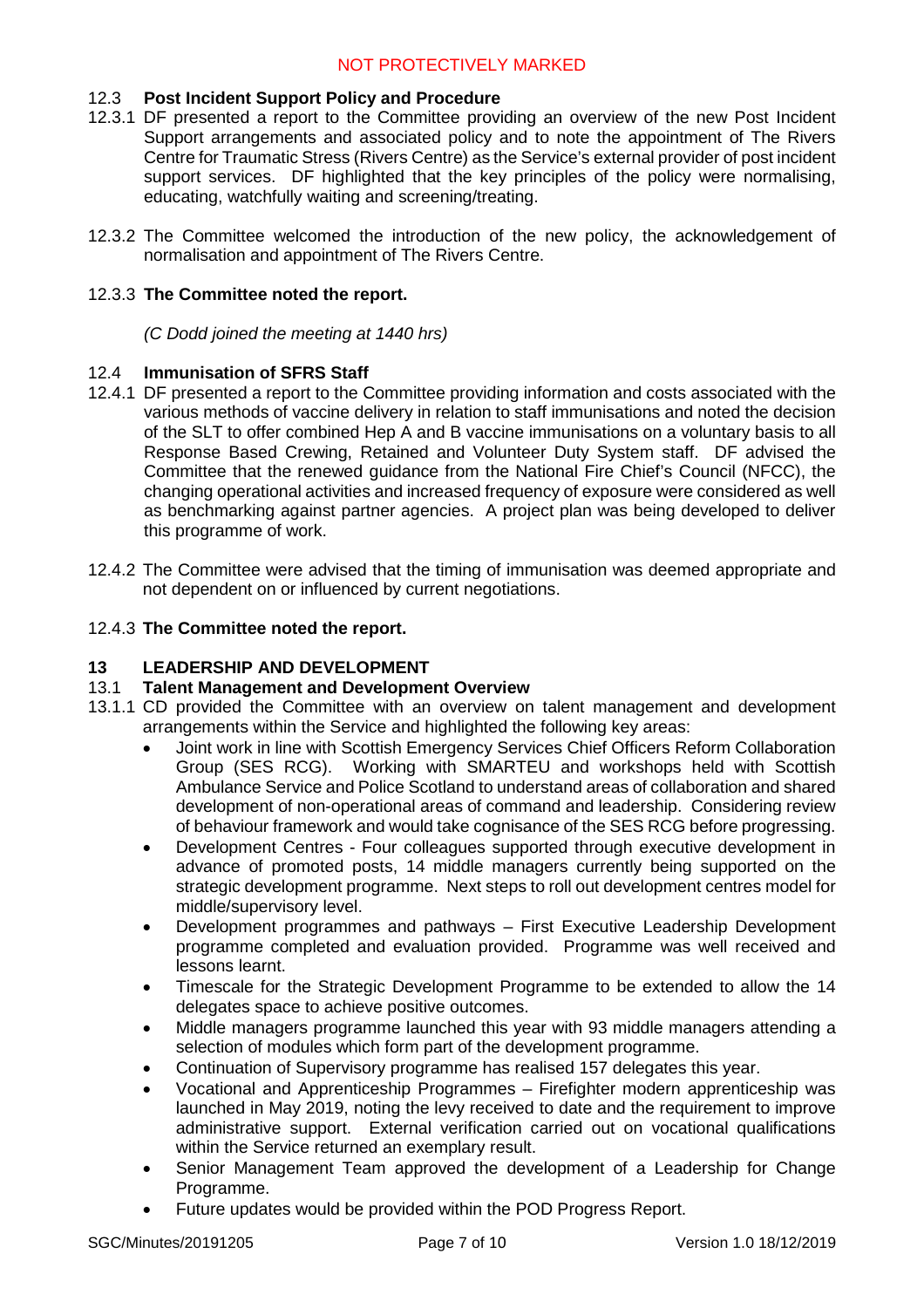- 13.1.2 The Committee were advised that the Service links with partners, i.e. Police Scotland, NHS, Scottish Government and through the NFCC working groups to understand their work in talent management/leadership programmes.
- 13.1.3 On behalf of the Committee and Board, the Chair congratulated CD on the excellent Leadership Development Event on 25 November 2019.
- 13.1.4 CD advised the Committee that secondment opportunities into and out of the Service were being explored.

# 13.1.5 **The Committee noted the report.**

## 13.2 **Coaching Proposals for Strategic Leadership Team (SLT)**

- 13.2.1 CD provided a verbal update on the coaching proposals for SLT and highlighted the following key areas:
	- Internal mentoring workshops held for SLT members.
	- Coaching opportunities established with Scottish Government for SLT to support leadership development, broaden political landscape, etc.
	- SLT leadership development programme being developed with initial workshop scheduled for February 2020.
	- Coach currently in place to support the Chief Officer.
	- Wider plans to consider executive coaching with the Commodity Strategy (under development).
- 13.2.2 The Committee acknowledged the support in place for the current SLT which supported the cultural and leadership transformation within the Service.
- 13.2.3 The Committee commented that they would welcome support and involvement for Board Members. LB noted that this had been discussed and this would be explored further going forward. It was suggested that there would be an opportunity at Board/SLT Away Days (February 2020) for initial discussions.

# 13.2.4 **The Committee noted the verbal update.**

*(C Dodd left the meeting at 1515 hrs)*

## **14 HEALTH, SAFETY AND WELLBEING ANNUAL REPORT 2018/19**

- 14.1 KL presented the Committee with an overview of the Health, Safety and Wellbeing (HSW) Annual Report 2018-19 and highlighted the following key areas:
	- Reduction in accident/injuries over the reporting year. Main cause being manual handling/body movement therefore the Musculoskeletal (MSC) Risk Reduction Group would be stood up.
	- Benchmarking against 33 UK Fire and Rescue Services revealed SFRS performance in relation to accident/injuries and non RIDDOR injury incidents  $(1<sup>st</sup>)$  and RIDDOR reportable events  $(5<sup>th</sup>)$ .
	- During 2018/19, 2 events were reported to the Health and Safety Executive.
	- Injuries sustained during operational incidents were more prevalent in the East Service Delivery Area. Increased focus on cultural changes around safety within the East have already shown the situation improving.
	- Increase in vehicle accidents with the majority being attributed to slow speed manoeuvres. It was noted that only 0.1% of operational vehicle movements resulted in accidents.
	- In relation to Occupational Health, medical fitness was being maintained and medical/ mental health referrals had increased.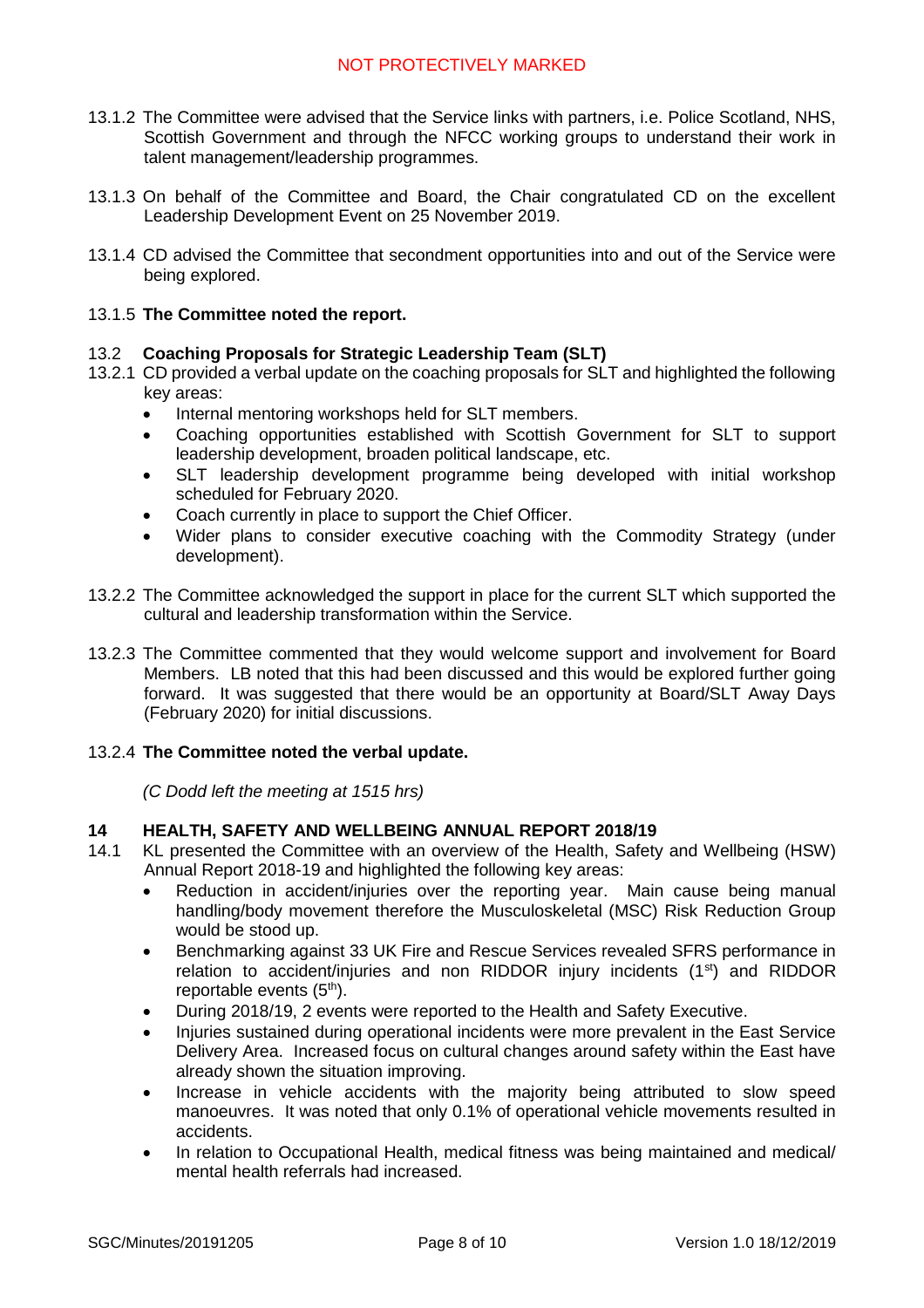- In relation to stress referrals further work was to be undertaken to support Operational Control staff.
- Fitness levels for Firefighter to Watch Commander and Senior Officers.
- Appointment attendance levels had increased from the previous year however, cancellation/non-attendance levels were still high. An MMS text reminder system to be introduced to help reduce non-attendance.
- Improvement plans continue to focus on maintaining improvement and changing culture/behaviours.
- 14.2 The Committee noted and welcomed the improvements made across all Service Delivery Areas since the reporting period within this report.

# 14.3 **The Committee noted the report.**

# **15 UPDATE: WORKING TOGETHER FRAMEWORK**

# 15.1 **Update from Employee Partnership Forum (EPF)**

- 15.1.1 FM advised the EPF held a meeting on 21 November 2019 and highlighted the following key points:
	- Update on Q1 and Q2 progress against the Staff Survey Action Plan. Progress against 39 Local Action Plans was available on the iHub. Details for key successes to be included going forward and communicated to staff.
	- HROD Policies Positive Action, Bullying and Harassment, Recruitment and Selection projects. In relation to Positive Action, further meetings have been arranged with the FBU to discuss specific issues.
	- Other issues discussed were Support Staff Job Descriptions, Policy Review Schedule, TED Review and HSW Annual Report.
	- It was agreed that Board Member Anne Buchanan would take on the role as Chair at the March 2020 meeting and Primrose Stark would attend the meetings going forward.

# 15.1.2 **The Committee noted the verbal update.**

## 15.2 **Update from Partnership Advisory Group (PAG)**

15.2.1 KD advised the PAG held a meeting on 4 December 2019 and noted that no new issues were tabled.

# **16 STRATEGIC RISK REGISTER**

- 16.1 LB presented the risk register, which had been refined and aligned to the strategic priorities. She advised that a new risk (HR People and Training Systems) would also be added to the register.
- 16.2 It was noted that the risks should be reflected/discussed within the agenda items rather than separate risk spotlighting.

## 16.3 **The Committee noted the report.**

## **17 FORWARD PLANNING**

## 17.1 **POD Policy Review Schedule Update**

- 17.1.1 MC presented the report to the Committee outlining the revised and updated POD Policy Review Schedule which detailed the ongoing work in relation to POD policies and procedures.
- 17.1.2 It was noted that the review period for policies and procedures would be 5 years unless it was deemed necessary to review earlier.

# 17.1.3 **The Committee noted the report.**